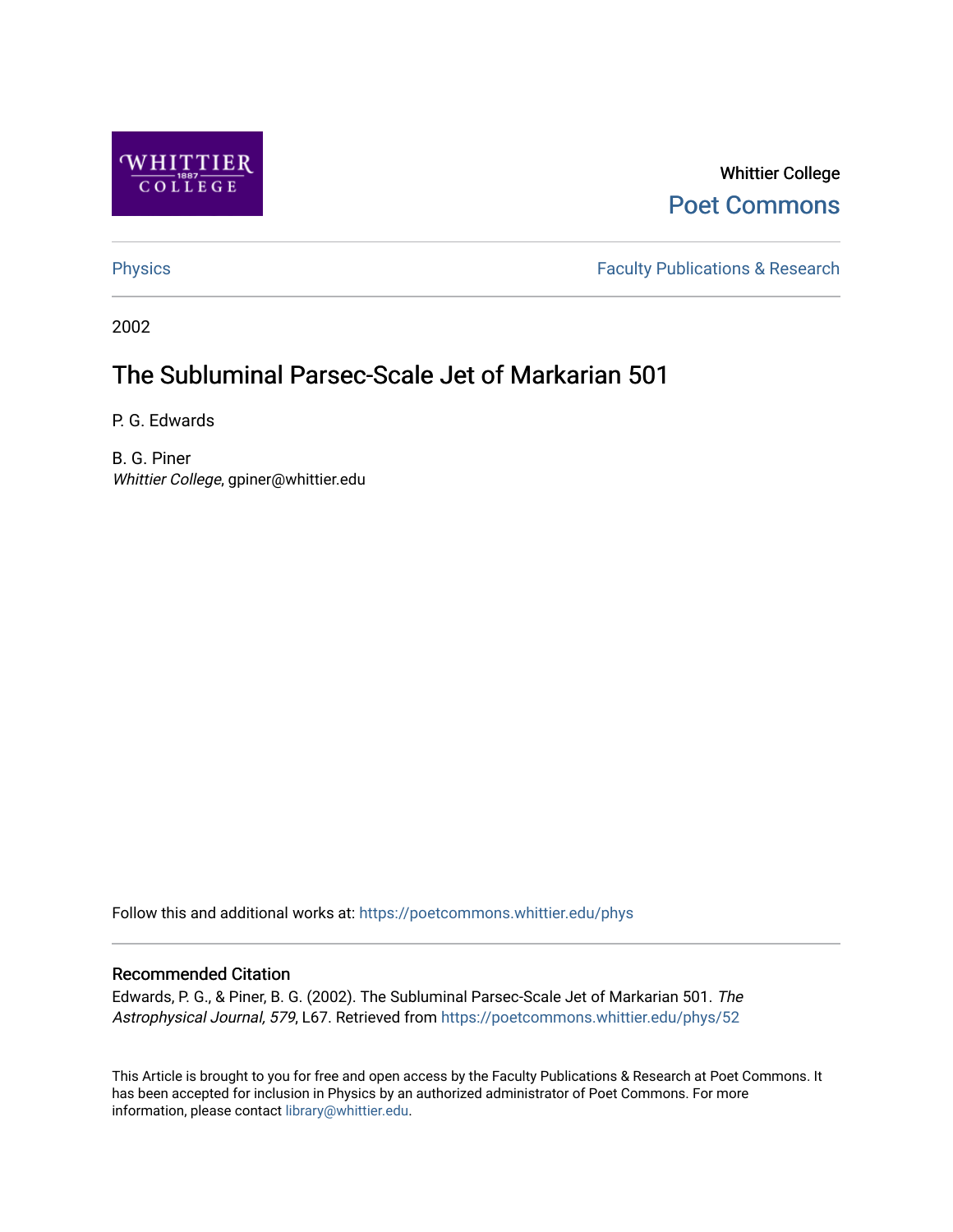### THE SUBLUMINAL PARSEC-SCALE JET OF MARKARIAN 501

P. G. EDWARDS

Institute of Space and Astronautical Science, Yoshinodai, Sagamihara, Kanagawa 229-8510, Japan; pge@vsop.isas.ac.jp

**AND** 

B. G. Piner

Department of Physics and Astronomy, Whittier College, 13406 East Philadelphia Street, Whittier, CA 90608; gpiner@mail.whittier.edu *Received 2002 August 15; accepted 2002 September 27; published 2002 October 10*

#### ABSTRACT

We have combined very long baseline interferometry (VLBI) data from several programs in order to resolve differences in reported parsec-scale jet speeds for the TeV gamma-ray source Markarian 501. Data from the Very Long Baseline Array (VLBA) 2 cm survey, and 8 and 15 GHz data from the Radio Reference Frame Image Database, have been combined with data from a 5 GHz VLBI Space Observatory Programme observation to determine the apparent motions of jet components in this source. The combined data set consists of 12 observations between 1995 April and 1999 July. Four jet components are detected at most epochs, all of which are clearly subluminal (i.e., with apparent speeds less than the speed of light) and two of which appear stationary. The established TeV gamma-ray sources Mrk 501 and Mrk 421 thus both have subluminal parsec-scale jets, in contrast to the apparently superluminal jets of the majority of GeV sources detected by EGRET. No new VLBI component has emerged from the core following the extended TeV high state in 1997, again in contrast to the general behavior of GeV gamma-ray sources.

*Subject headings:* BL Lacertae objects: individual (Markarian 501) — techniques: interferometric

*On-line material:* machine-readable table

#### 1. INTRODUCTION

The BL Lacertae object Markarian  $501$  (1652+398, J1653+ 3945, DA 426) has been well studied at radio wavelengths (e.g., Mufson et al. 1984; Gabuzda et al. 1992), but interest in the source was rejuvenated by the discovery of TeV gamma-ray emission (Quinn et al. 1996). A prolonged high state at TeV energies in 1997 included activity on timescales of several hours, implying that the TeV gamma rays originate in a relatively compact area (see, e.g., the review of Catanese & Weekes 1999). The detection of correlated X-ray and TeV gamma-ray variability in the other well-studied TeV source, Markarian 421, is strong evidence in favor of the X-ray emission being the high end of the synchrotron component of the spectral energy distribution (SED), with the TeV emission arising from inverse Compton scattering of photons by the synchrotron-emitting electrons, and such a model is also widely accepted for Mrk 501.

On the parsec scale, VLBI observations have revealed that a jet emerges from the core at a position angle of ~180° and bends by ∼90° within the first ∼2 mas. The jet extends to the east until  $~\sim$ 20 mas from the core, when it bends further, finally reaching the position angle of ~45° seen on the kiloparsec scale (Conway & Wrobel 1995; Giovannini et al. 1999). The parsec-scale jet of Mrk 501 is one-sided, and it is assumed that this jet is relativistically Doppler-boosted, while the counterjet is Dopplerdeboosted to such an extent that it is invisible at the current sensitivity of VLBI observations. The jets are believed to originate in the accretion disk surrounding a central supermassive black hole, which for Mrk 501 has been suggested to have a mass of  $10^{8.93 \pm 0.21}$   $M_{\odot}$  (Falomo, Kotilainen, & Treves 2002).

A number of different motions have been reported for components in the Mrk 501 jet, ranging from  $0.27 \pm 0.02$  mas  $yr^{-1}$  (Gabuzda et al. 1994) to 2.4 mas  $yr^{-1}$  (Giovannini et al. 1999). These studies have relied on only a small number of epochs, typically less than four, and, in hindsight, have probably underestimated the errors in locating jet components. As illustrated by Piner et al. (1999) for Mrk 421, a reliable determination of component motions generally requires larger, multiepoch data sets.

Here we study the parsec-scale jet of Mrk 501 from 12 VLBI observations spanning 4.28 yr, at frequencies of 5, 8, and 15 GHz. Mrk 501 lies at a redshift of 0.034 (Wills & Wills 1974) that, for the value of  $H_0 = 65$  km s<sup>-1</sup> Mpc<sup>-1</sup> adopted throughout his paper, corresponds to a distance of 155 Mpc. At this distance, an angular separation of 1 mas corresponds to a projected linear distance of 0.72 pc.

#### 2. VLBI OBSERVATIONS

We have compiled data from three programs for this study: the Very Long Baseline Array (VLBA) 2 cm survey (Kellermann et al. 1998), $<sup>1</sup>$  the Radio Reference Frame Image Database</sup> (RRFID; Fey & Charlot 1997),<sup>2</sup> and a single VLBI Space Observatory Programme (VSOP; Hirabayashi et al. 1998, 2000) observation. The data used in this study are summarized in Table 1.

The VLBA 2 cm survey is being undertaken at multiple epochs to study the properties and evolution of over 100 active galactic nuclei. The Mrk 501 observations consisted of eight scans at 1 hr intervals of typically 5 minutes duration. Data were recorded with a bandwidth of 64 MHz using 1 bit samples and left-circular polarization. An image derived from the 1997 March data used in this Letter was published by Kellermann et al. (1998). The full 10 station array was used at all epochs except the last, for which the St. Croix telescope was unavailable.

The RRFID of the US Naval Observatory is a program to regularly image the radio sources used for precise astrometry. The VLBA was used at all epochs, although the 1995 October observation was made without the Mauna Kea and North Liberty telescopes. The 1998 June observation was made with the

<sup>1</sup> See also http://www.cv.nrao.edu/2cmsurvey.

<sup>2</sup> See also http://rorf.usno.navy.mil/rrfid.shtml.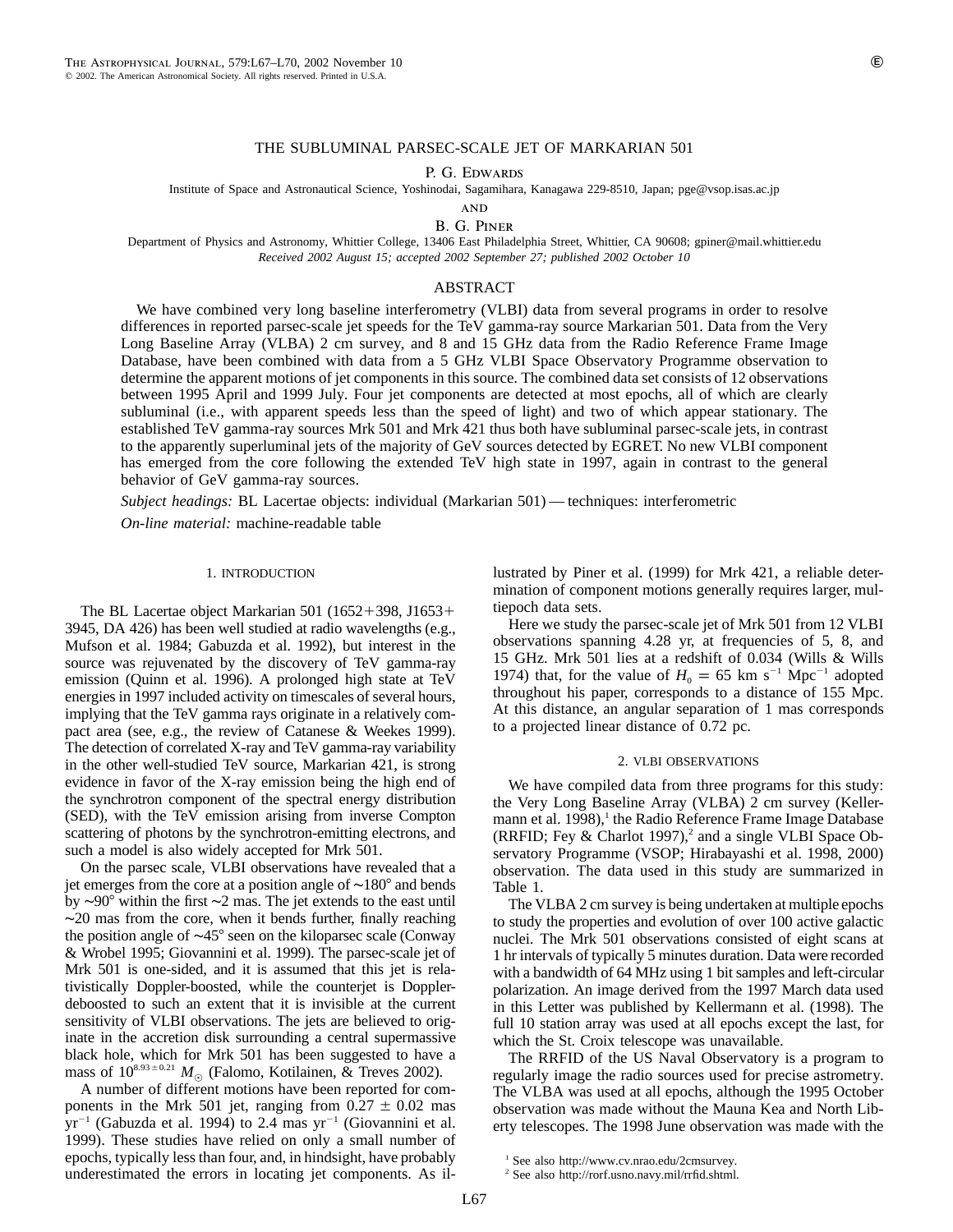| <b>OBSERVATIONS OF MRK 501</b> |                    |                                    |                                    |                                      |                                                          |              |  |  |  |  |  |
|--------------------------------|--------------------|------------------------------------|------------------------------------|--------------------------------------|----------------------------------------------------------|--------------|--|--|--|--|--|
| <b>SYNTHESIZED BEAM</b>        |                    |                                    |                                    |                                      |                                                          |              |  |  |  |  |  |
| <b>DATE</b>                    | FREQUENCY<br>(GHz) | <b>FWHM</b> of Major Axis<br>(mas) | <b>FWHM</b> of Minor Axis<br>(mas) | P.A. of Major Axis<br>$(\text{deg})$ | <b>IMAGE RMS NOISE</b><br>$(\mu Jy$ beam <sup>-1</sup> ) | PROGRAM      |  |  |  |  |  |
| 1995 Apr $8$                   | 15                 | 0.96                               | 0.52                               | $-5.2$                               | 390                                                      | 2 cm survey  |  |  |  |  |  |
| 1995 Apr $12$                  | 8                  | 1.33                               | 1.26                               | 18.4                                 | 675                                                      | RRFID        |  |  |  |  |  |
| 1995 Oct 17                    | 15                 | 1.24                               | 0.59                               | $-1.6$                               | 1195                                                     | RRFID        |  |  |  |  |  |
| 1995 Dec $15$                  | 15                 | 0.96                               | 0.54                               | $-7.1$                               | 320                                                      | 2 cm survey  |  |  |  |  |  |
| 1996 Apr 23                    | 15                 | 0.85                               | 0.66                               | 2.2                                  | 565                                                      | RRFID        |  |  |  |  |  |
| 1996 Apr 24                    | 8                  | 1.89                               | 1.22                               | 19.9                                 | 445                                                      | <b>RRFID</b> |  |  |  |  |  |
| 1996 Jul 10                    | 15                 | 0.96                               | 0.53                               | $-1.4$                               | 275                                                      | 2 cm survey  |  |  |  |  |  |
| 1997 Mar 13                    | 15                 | 0.95                               | 0.54                               | $-8.8$                               | 205                                                      | 2 cm survey  |  |  |  |  |  |
| 1998 Apr $7$                   |                    | 0.58                               | 0.23                               | 21.9                                 | 570                                                      | <b>VSOP</b>  |  |  |  |  |  |
| 1998 Jun 24 $\dots$            | 8                  | 0.94                               | 0.76                               | $-19.7$                              | 515                                                      | <b>RRFID</b> |  |  |  |  |  |
| 1998 Oct 30                    | 15                 | 0.90                               | 0.53                               | 2.9                                  | 300                                                      | 2 cm survey  |  |  |  |  |  |
| 1999 Jul 19                    | 15                 | 1.26                               | 0.61                               | $-8.7$                               | 290                                                      | 2 cm survey  |  |  |  |  |  |

TABLE 1

addition of the Fairbanks 26 m (Alaska), Green Bank 20 m (West Virginia), Kokee Park 20 m (Hawaii), Medicina 32 m (Italy), Ny Alesund 20 m (Norway), Onsala 20 m (Sweden), and Westford 18 m (Massachusetts) telescopes. Typically, four scans of ∼3 minutes were made, with bandwidths of 16 MHz for the first two epochs, 32 MHz for the 8 GHz observations of the last two epochs, and 64 MHz for the 15 GHz observation in 1996 April. Right-circular polarization is recorded for all RRFID observations. An image from the 1995 April 12 epoch at 8.4 GHz was published by Fey & Charlot (1997).

The 5 GHz VSOP observation, in 1998 April, was made over a 13 hr period with the *HALCA* satellite, the VLBA, and the Effelsberg 100 m (Germany) telescope. Interferometric fringes to the satellite were detected from tracking passes totaling 7 hr. In the standard VSOP observing mode, 32 MHz of the 2 bit– sampled, left-circular polarization data is recorded. Although made at the lowest frequency considered here, the long baselines



Fig. 1.—Image of Mrk 501 at 15 GHz from the RRFID observation in 1996 April. The positions of the core and jet components are indicated (see Table 2 for details). The beam,  $0.85 \times 0.66$  mas (FWHM) at a position angle of  $2^{\circ}$ , is shown at the bottom left-hand corner. The contours are  $-1\%$  (*dashed*), 1%, 2%, 4%, 8%, 16%, 32%, and 64% of the map peak of 485 mJy beam<sup>-1</sup>.

to the orbiting telescope result in the synthesized beam size for this observation being the smallest of these data. The VSOP data considered here were combined with a 1.6 GHz VSOP observation 1 day later to derive a spectral index map of the source (Edwards et al. 2000a).

#### 3. ANALYSIS

The data were fringe-fitted in AIPS, and we have imaged all data ourselves using the DIFMAP package. Beams were calculated using natural weighting (uvweight =  $0$ , -1 in DIF-MAP), with the exception of the VSOP observation for which uniform weighting (uvweight  $= 2, 0$  in DIFMAP) is more appropriate (Hirabayashi et al. 2000). An image from the 15 GHz RRFID observation in 1996 April is shown in Figure 1.

Model fitting of the images was carried out in DIFMAP. As an inspection of Figure 1 reveals, at most epochs four jet components were required, in addition to the core, to provide a good representation of the data. We have labeled these C1–C4, with C1 being the component farthest from the core. Circular Gaussian components were fitted at all epochs. Full details of the model fits are given in Table 2. Reduced  $\chi^2$ -values for the fits are not given in the table since they are dependent on the way the data from the different programs were reduced. Thus, while model fits represent a minimum in  $\chi^2$  for the given number of components, the comparison of  $\chi^2$ -values between data from different programs is potentially misleading (see also Piner et al. 1999).

The positions of all model-fitted jet components are plotted as a function of time in Figure 2. In order to determine the uncertainty in the component location for the purposes of de-

TABLE 2 Gaussian Model Fits to Source Components

| Epoch                 | Frequency<br>(GHz) | Component ID $(mJy)$ $(mas)$ $(deg)$ $(mas)$ | $S^{\rm a}$ |          | $rb$ P.A. <sup>b</sup> | $a^{\rm c}$ |
|-----------------------|--------------------|----------------------------------------------|-------------|----------|------------------------|-------------|
| 1995 Apr $8 \ldots$ . | 15                 | Core                                         | 489         | $\cdots$ |                        | 0.17        |
|                       |                    | C <sub>4</sub>                               | 114         | 0.75     | 172.1                  | 0.63        |
|                       |                    | C <sub>3</sub>                               | 84          | 2.32     | 147.7                  | 1.25        |
|                       |                    | C <sub>2</sub>                               | 57          | 4.01     | 133.1                  | 1.95        |
|                       |                    | C <sub>1</sub>                               | 62          | 7.45     | 113.0                  | 2.58        |

NOTE.—Table 2 is published in its entirety in the electronic edition of the *Astrophysical Journal*. A portion is shown here for guidance regarding its form and content.

<sup>a</sup> Flux density.

<sup>b</sup> Polar coordinates of the center of the Gaussian relative to the core. The position angle is measured from north through east.

<sup>c</sup> FWHM of the Gaussian.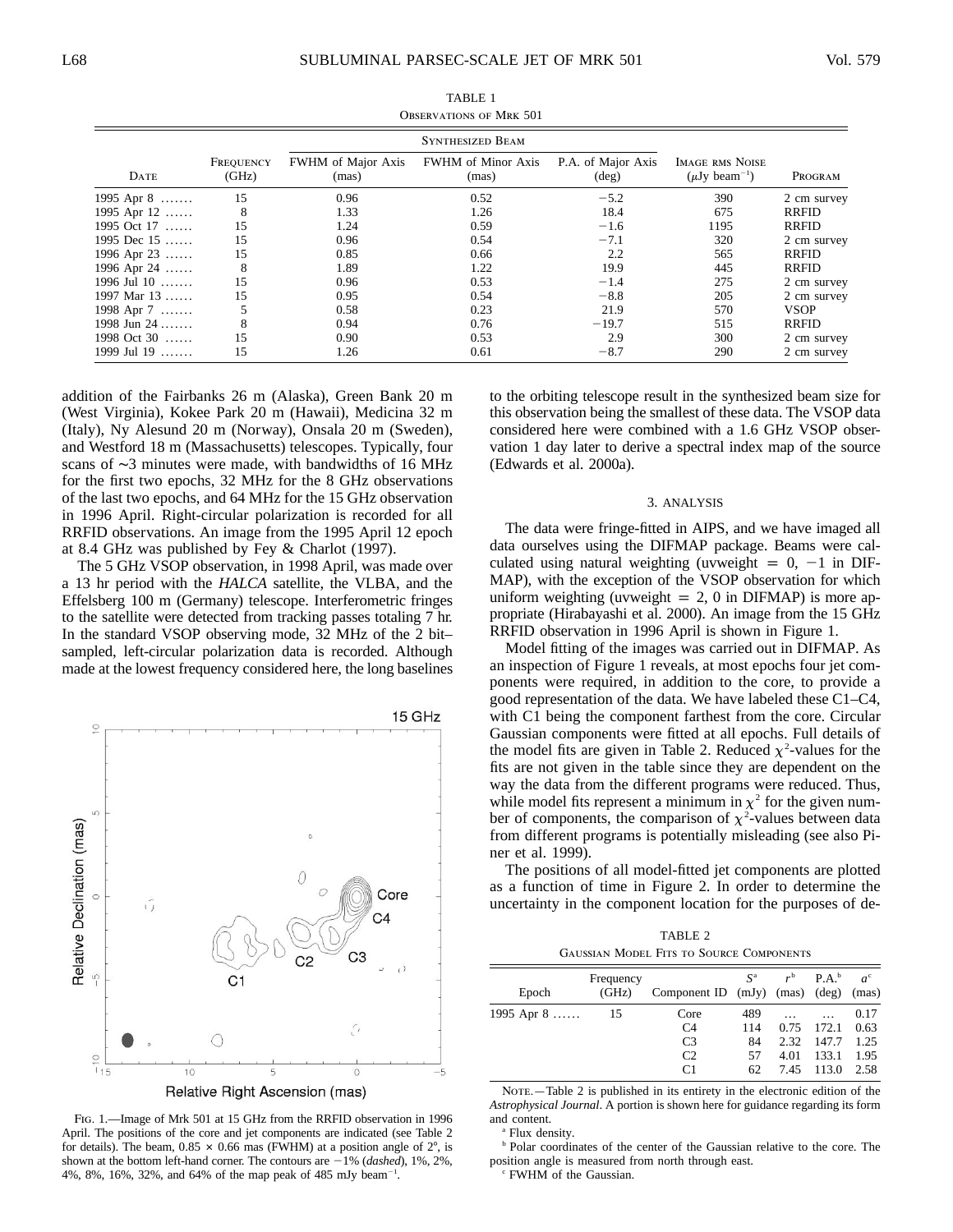

Fig. 2.—Component positions and weighted linear fits to component motions. The squares denote 15 GHz observations, the triangles denote 8 GHz observations, and the diamonds are used for the 5 GHz VSOP observation. Note that the two observations in 1996 April have been offset from each other in the plot for clarity.

termining component motions, we have projected the beam major axis onto the line joining the component and core and then taken a fraction of this projected length as the error in position. For the extended, outermost component, C1, we conservatively adopted half a projected beamwidth for the uncertainty. For C2 and C3, we used one-quarter of the projected beamwidth, and for the innermost component, C4, we used one-eighth of the beamwidth. Motions were determined by weighted linear fits to the data. As shown in Figure 2, both C1 and C4 show little evidence of motion over the 4.28 yr period. Both C2 and C3 show clear evidence of motion, with an apparent component speed for C2 of  $(0.6 \pm 0.1)c$  and for C3 of  $(0.3 \pm 0.1)c$ . The apparent speeds along the jet, as opposed to radial separations, are, within errors, the same. These speeds supersede the preliminary values reported in Piner et al. (2002).

#### 4. DISCUSSION

Our component locations agree well with those reported from a contemporaneous 5 GHz observation made in 1996 June as part of the VLBA Prelaunch Survey (Fomalont et al. 2000). We can also extrapolate our derived motions and compare them with model fits to the 5 GHz observations at epochs 1987.4 (Gabuzda et al. 1992) and 1989.3 (Gabuzda et al. 1994). The extrapolated motion of C3 is consistent with the positions of the K2 of Gabuzda et al. (1992, 1994), assuming uncertainties  $\sim$ 3 times larger than the  $\pm$  0.1 mas adopted by these workers. The K1 of Gabuzda et al. (1992, 1994), with similarly increased uncertainties, is consistent with the extrapolated motion of C2, particularly if the speed of C2 lies at the lower end of the range determined in § 3 (assuming a constant motion). These identifications were qualitatively suggested by Edwards et al. (2000b) but are quantitatively borne out by the fuller analysis presented here.

The speeds of C1 and C4 are formally consistent with zero; i.e., they appear to be stationary components. Before considering this further, we reconcile this result for C4 with the observations of Marscher (1999), who reported the detection at 22 GHz of a resolved component between 0.5 and 1 mas from the core, with an apparent motion derived from three epochs between 1997 April and August of  $0.96 \pm 0.1$  mas yr<sup>-1</sup>, corresponding to  $(2.3 \pm 0.2)c$ . This location is consistent with our C4; however, we do not see such rapid motion over the 4 yr period. The motion reported by Marscher (1999) corresponds to 0.27 mas in the 0.29 yr the observations spanned. In our data, C4 ranges between 0.59 mas from the core (1998 April 7) and 0.83 mas from the core (1999 July 19), a range of 0.21 mas, similar in magnitude to that of Marscher (1999). Any attempt at further interpretation is complicated by the fact that there are likely to be frequency-dependent offsets in the separation of components from the core (see, e.g., Lobanov 1998) in our data, which would be most important for C4.

Stationary components have been reported for a number of sources in the past, with a detailed study being made as part of the multiepoch monitoring program of Jorstad et al. (2001b). The monitoring revealed that the superluminal speeds detected for these of EGRET-detected blazars were much faster than for the general population of bright compact radio sources; however, evidence was also found for at least one stationary component in 27 of the 42 sources (Jorstad et al. 2001b). Jorstad et al. suggested that the stationary components within several parsecs of the core were associated with standing recollimation shocks caused by pressure imbalances at the boundary between the jet and the surrounding medium. In contrast, the stationary components farther from the core tended to be associated with bends in the parsec-scale jet. There is support for this scenario in our data. C4 is located at a projected distance of ∼0.5 pc from the core and is quite plausibly associated with a recollimation shock. C1, on the other hand, is an extended component, which 1.6 GHz VLBI imaging has revealed is associated with a significant change in the jet from a bright "spine" to a limb-brightened morphology (Giovannini et al. 1999).

If we assume that our fastest observed pattern speed (0.6*c* for C2) reflects the bulk apparent speed of the jet, then we can solve for the intrinsic speed and angle to the line of sight, provided we also have an estimate of the Doppler-beaming factor. A Doppler factor  $\delta \sim 10$  is inferred from the TeV observations of this source (e.g., Tavecchio, Maraschi, & Ghisellini 1998). The VSOP observations yield our best measurement of the radio-core brightness temperature,  $4 \times 10^{11}$  K. This is consistent with a Doppler factor of ∼10 if the source is in equipartition (Readhead 1994), but it is also consistent with lower Doppler factors if equipartition is violated (Kellermann 2002). If we accept the values of 0.6*c* and 10 for the apparent bulk speed and Doppler factor, respectively, then the Lorentz factor of the Mrk 501 jet is  $\gamma = 5$  ( $v = 0.98c$ ), and its angle to the line of sight is  $\ddot{\theta} = 0.7$ . Such a small angle to the line of sight may be expected of a gamma-ray blazar, although subluminal apparent speeds are in general not expected (see the Monte Carlo simulations of Lister 1999).

Alternative kinematics that do not place such tight constraints on the angle to the line of sight assign the Doppler-factor measurement to the TeV-emitting region (on the light-day size scale) and the apparent bulk speed to the VLBI jet (on the light-year size scale) and allow a change in the bulk Lorentz factor or angle to the line of sight in the intermediate region. If the jet in the TeV-emitting region has, e.g.,  $\theta = 5^\circ$  and  $\gamma = 7$  (enforcing  $\delta = 10$ ), then a decrease in the Lorentz factor to  $\gamma = 2$  would reproduce the observed apparent speed in the VLBI jet. Such a deceleration of electron-positron jets close to the core is proposed by Marscher (1999) for the TeV blazars. A change in angle to the line of sight, perhaps accompanying the large bend in the jet seen ∼2 mas from the core, cannot by itself reproduce the observed values; a jet with  $\delta = 10$  has a minimum Lorentz factor of 5, and a jet with  $\gamma = 5$  can only